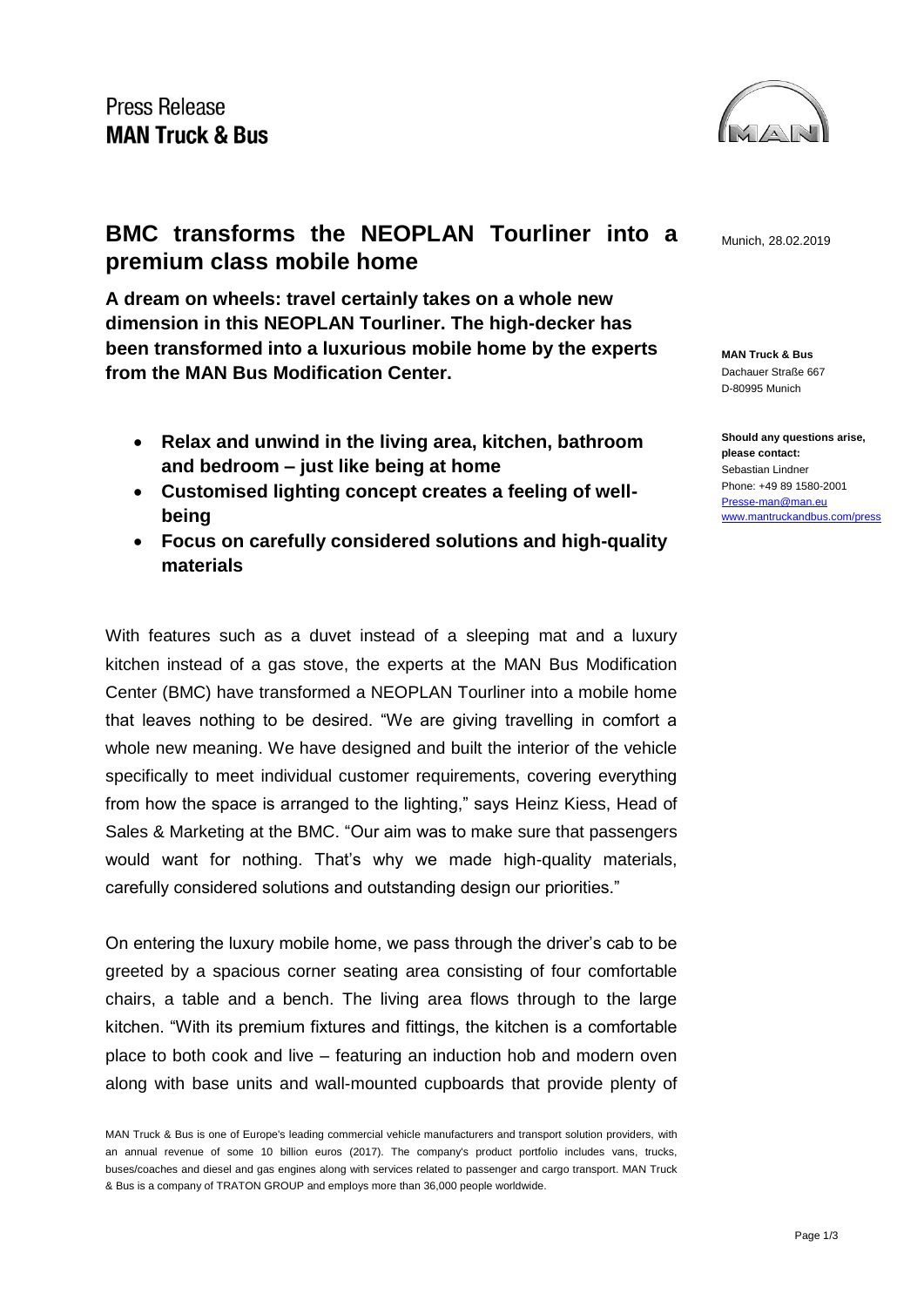## **Press Release MAN Truck & Bus**



storage space," Kiess explains. It looks the part as well: the subtle white cupboard fronts contrast with the natural wood finish of the work surfaces and wall-mounted units to really catch the eye. Passengers can quite rightly also expect to enjoy comfort in the bedroom, where two cosy beds ensure they will sleep well.

"None of the interior space looks or feels like a mobile home, but it's in the bedroom in particular that you forget you're actually on a coach. Our team has created a home on wheels," says Kiess. Alongside its washbasin and toilet, the bathroom scores points with ambient lighting and a shower featuring a glass door and side panels made from mineral plastic. "Light was a major consideration for us. Indirect lighting creates a special feeling of well-being in the kitchen and living area too." This is further enhanced by timber-effect flooring and special coverings for the side walls and the ceilings, into which three roof hatches, roof ventilators and air-conditioning systems have been integrated. The HVAC equipment ensures a pleasant indoor climate at very hot and very cold temperatures, as well as everything in between.

The coach is also equipped with three 5 kW power inverters, four lithiumion batteries, a battery management system, a powerful alternator, WiFi, the BirdView camera system, a satellite system and a storage compartment for skis. A fresh water tank with a capacity of 920 litres and a grey water tank with a capacity of 520 litres have been built specifically to cater for water supply requirements on board. "Our experts also modified the shell of the bus in order to meet enhanced structural requirements for the roof and luggage compartment," Kiess says.

At more than 12 metres in length, the NEOPLAN Tourliner offers more than enough space for its luxurious custom-made fixtures and fittings. With 460 hp, the 2-axle vehicle is also able to perform when out on the road, making even remote locations easy to access. The automatic MAN TipMatic 12 gear transmission makes for incredibly smooth running. Safety and comfort features include the EBS electronic brake system with ABS and ASR as well as ESP for electronic stability.